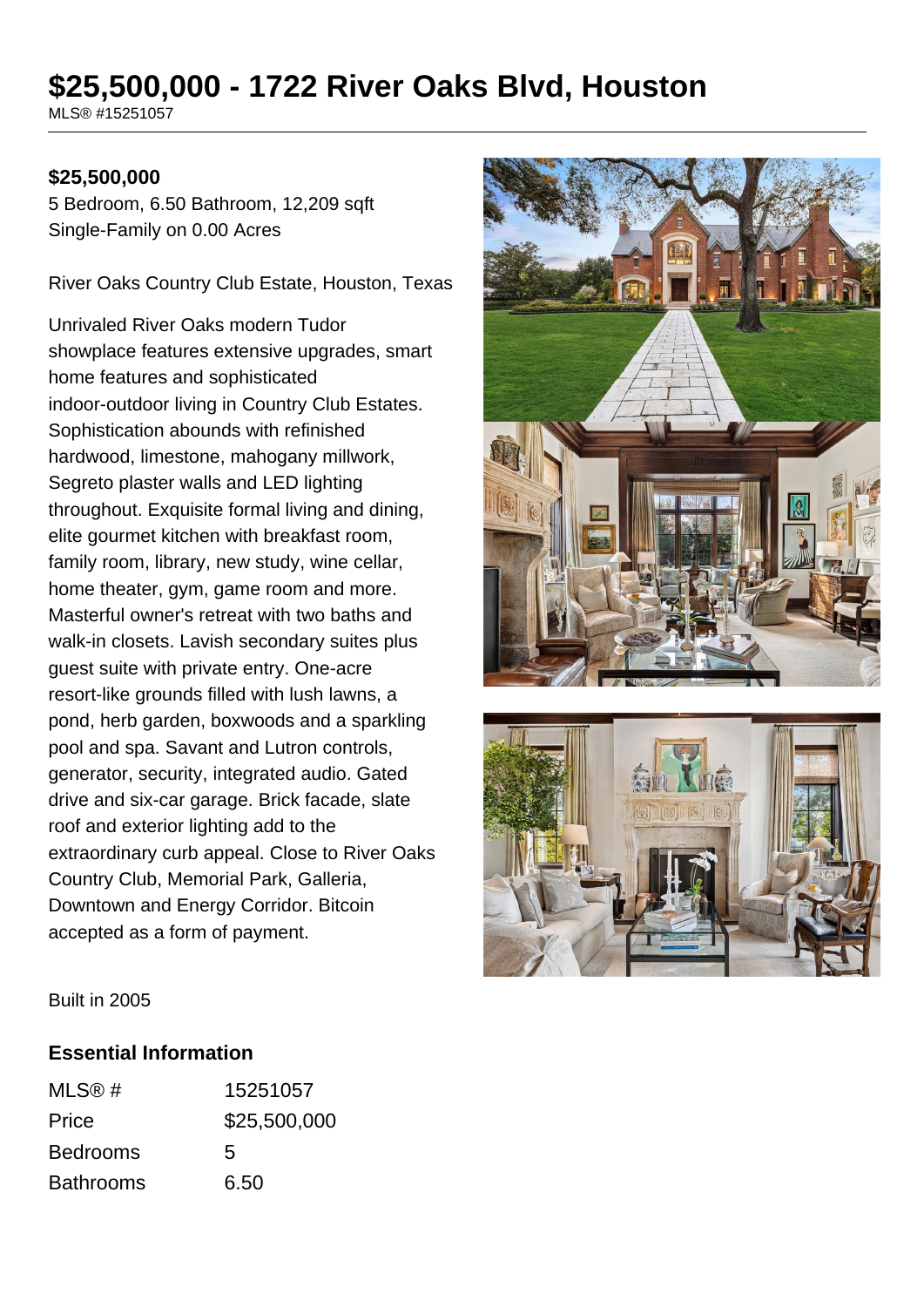| <b>Full Baths</b>     | 5             |
|-----------------------|---------------|
| <b>Half Baths</b>     | 3             |
| <b>Square Footage</b> | 12,209        |
| <b>Square Footage</b> | 44172         |
| Acres                 | 0.00          |
| <b>Year Built</b>     | 2005          |
| <b>Type</b>           | Single-Family |
| <b>Style</b>          | Traditional   |
| <b>Status</b>         | Active        |

## **Community Information**

| 1722 River Oaks Blvd                  |
|---------------------------------------|
| Central                               |
| <b>River Oaks Country Club Estate</b> |
| Houston                               |
| <b>Harris</b>                         |
| Texas                                 |
| 77019-3108                            |
|                                       |

### **Amenities**

| # of Garages | 4                      |
|--------------|------------------------|
| Garages      | <b>Attached Garage</b> |
| Has Pool     | Yes                    |
| Pool         | Gunite                 |

### **Interior**

| Interior                 | 2 Staircases, Alarm System - Owned, High Ceiling |
|--------------------------|--------------------------------------------------|
| <b>Interior Features</b> | 2 Staircases, Alarm System - Owned, High Ceiling |
| Heating                  | <b>Central Gas</b>                               |
| Cooling                  | <b>Central Electric</b>                          |
| Fireplace                | Yes                                              |
| # of Fireplaces          | 5.                                               |
| <b>Fireplaces</b>        | <b>Wood Burning Fireplace</b>                    |
| # of Stories             | 2.00                                             |
|                          |                                                  |

### **Exterior**

| Lot Description | <b>Subdivision Lot</b>       |
|-----------------|------------------------------|
| Roof            | Slate                        |
| Foundation      | <b>Slab on Builders Pier</b> |